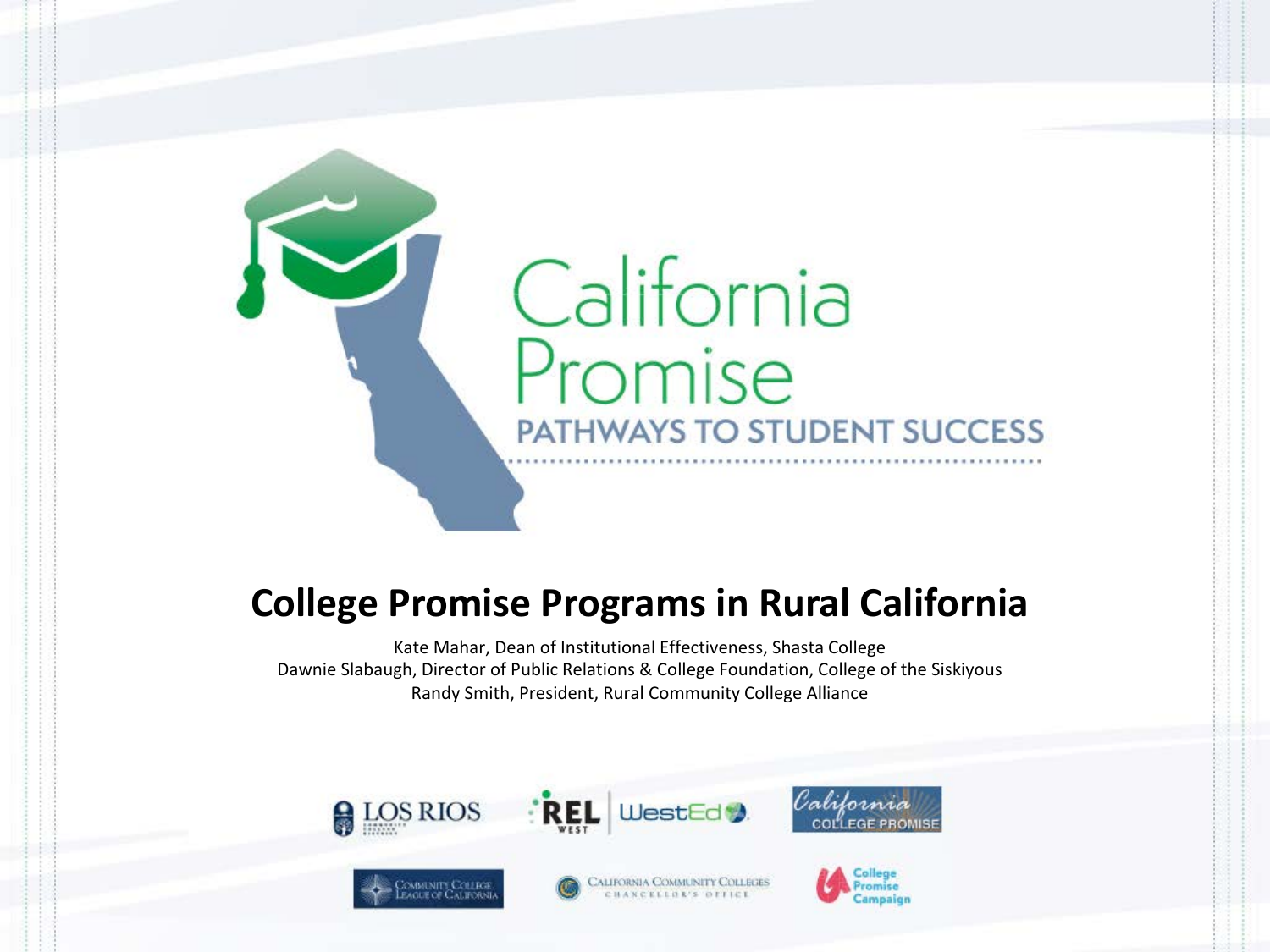### In this workshop we will….

- Create connections
- Identify common characteristics of rural environments
- Talk about key elements of rural promise programs; including the importance of educational access for rural communities
- Learn about what our colleagues are doing to enhance the promise of accessible education
- Have a dialogue about promising practices for enhancing our work

**A**LOS RIOS









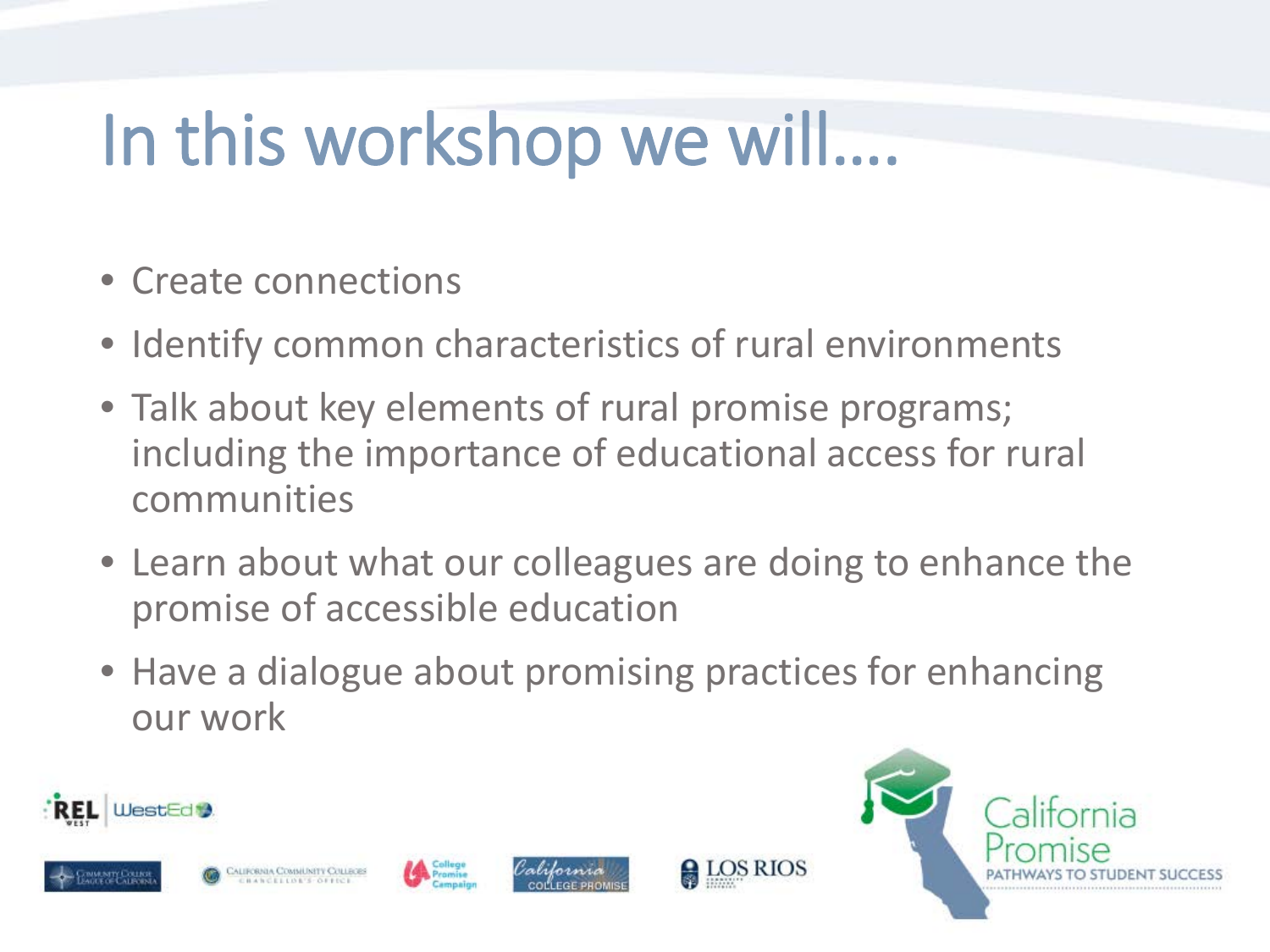#### Brainstorm:

# What do we mean by "*Rural"*











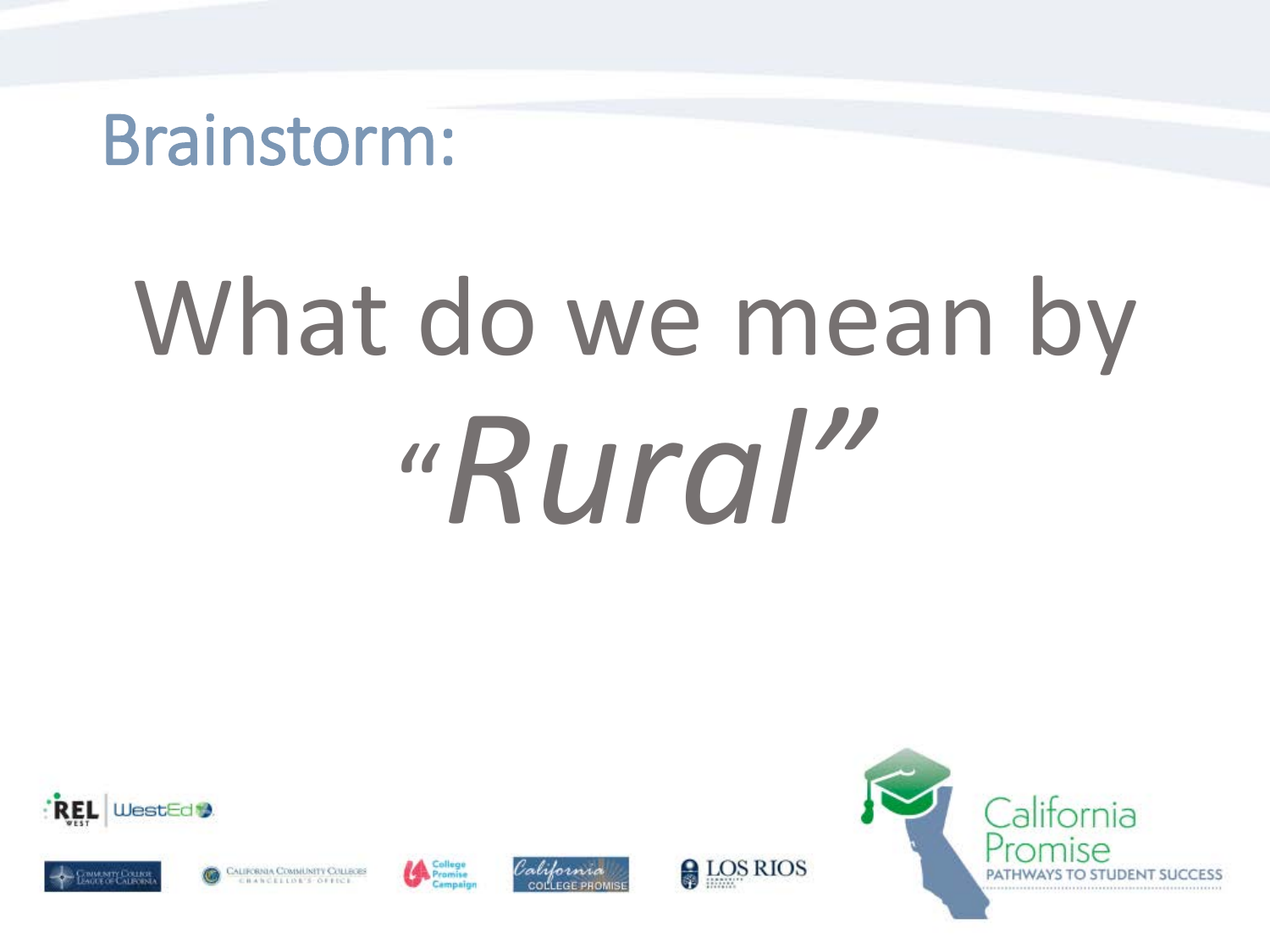Dr. Randy Smith, President of the Rural Community College Alliance

- National trends and observations from the field
- Criticality of educational attainment in rural areas
- Examples of strong "Promise Programs" nationwide

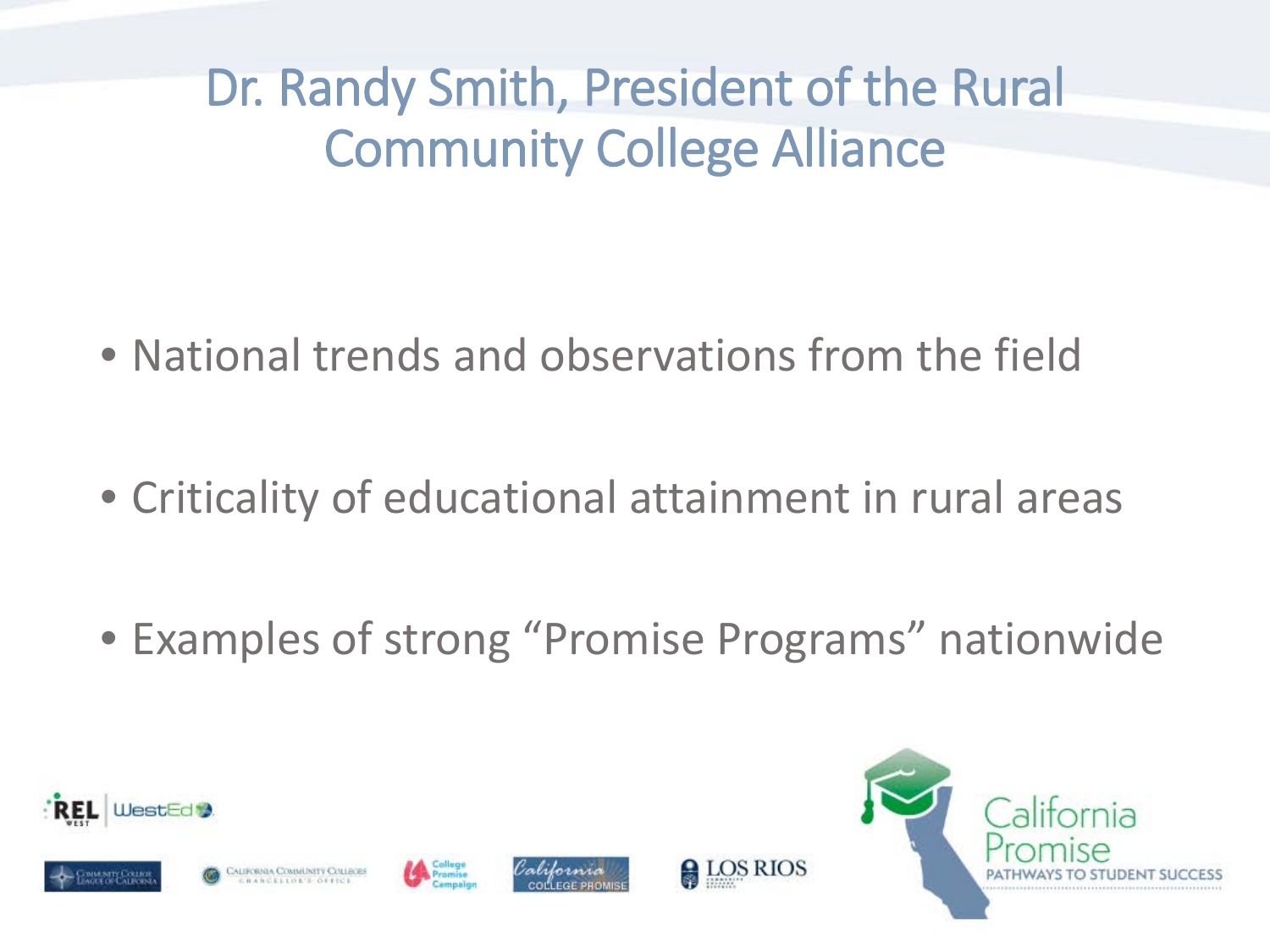# College of the Siskiyous, Weed CA



Supporting Siskiyou and Modoc County Students -Investing in the Future!

The Siskiyou Promise Scholarship Program is funded by a variety of funding sources including the College of the Siskiyous Foundation and State categorical programs.

- Financial Aid Awards/Grants
- Student Equity Funding
- COS Foundation (donations / investment fund)











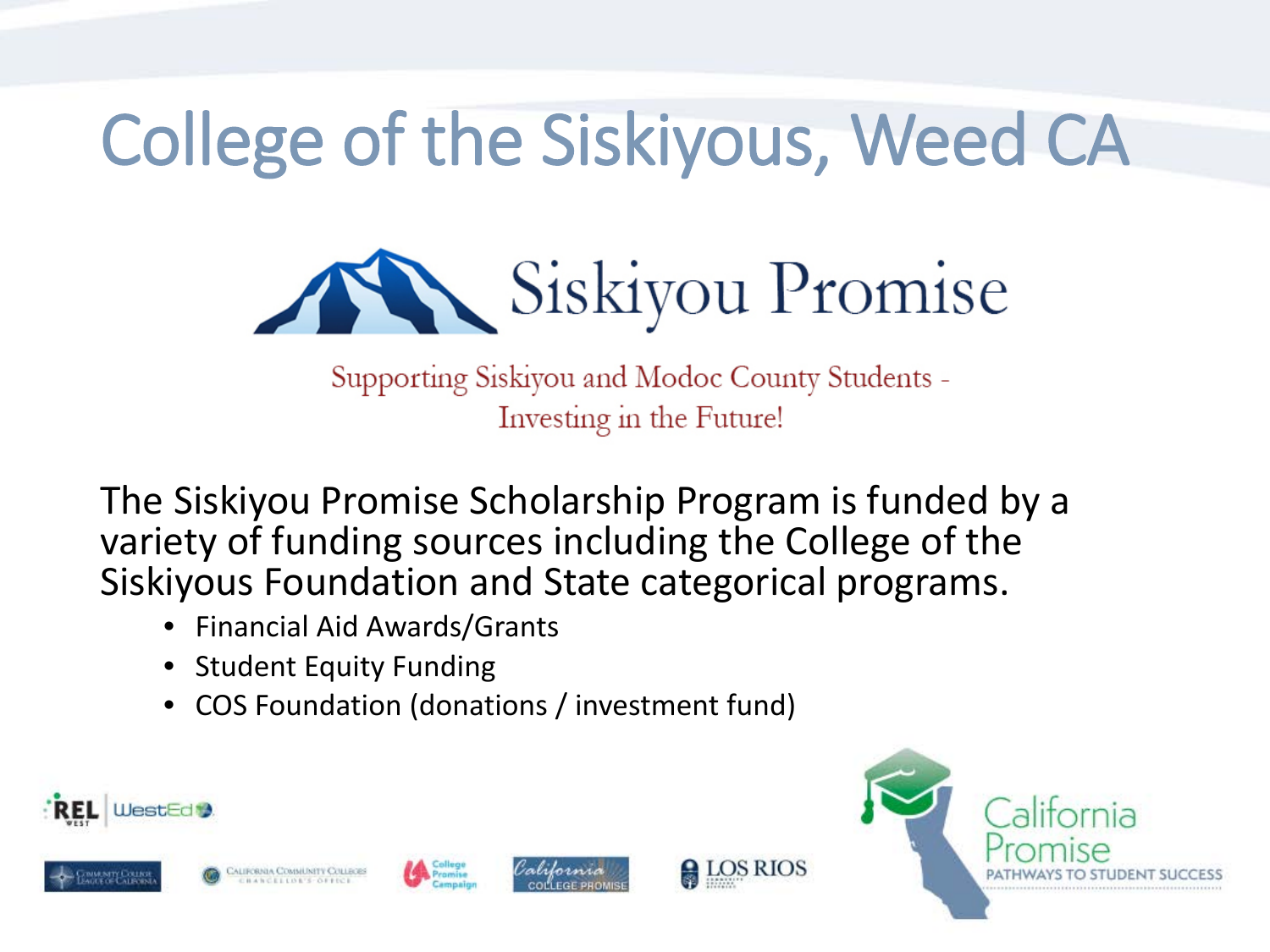#### Where are we located?



**Northern California**, often abbreviated **NorCal**, is the northern portion of the U.S. state of [California](https://en.wikipedia.org/wiki/California). Spanning the state's northernmost 48 counties, in contrast to the 10 counties of [Southern California,](https://en.wikipedia.org/wiki/Southern_California) <sup>[\[1\]\[2\]](https://en.wikipedia.org/wiki/Northern_California#cite_note-1)</sup> its main population centers include the [San Francisco Bay Area](https://en.wikipedia.org/wiki/San_Francisco_Bay_Area) (anchored by the cities of [San Francisco,](https://en.wikipedia.org/wiki/San_Francisco) [San Jose](https://en.wikipedia.org/wiki/San_Jose,_California), and [Oakland](https://en.wikipedia.org/wiki/Oakland,_California)), the [Greater Sacramento](https://en.wikipedia.org/wiki/Greater_Sacramento) area (anchored by the state capital [Sacramento\)](https://en.wikipedia.org/wiki/Sacramento,_California), and the [Metropolitan Fresno](https://en.wikipedia.org/wiki/Metropolitan_Fresno) area (anchored by the city of [Fresno\). Northern California also contains](https://en.wikipedia.org/wiki/Sierra_Nevada_(U.S.)) [redwood](https://en.wikipedia.org/wiki/Sequoia_sempervirens) forests, along with the Sierra Nevada including [Yosemite Valley](https://en.wikipedia.org/wiki/Yosemite_Valley) and part of [Lake Tahoe,](https://en.wikipedia.org/wiki/Lake_Tahoe) [Mount Shasta](https://en.wikipedia.org/wiki/Mount_Shasta) (the second-highest peak in the [Cascade Range](https://en.wikipedia.org/wiki/Cascade_Range) after [Mount Rainier](https://en.wikipedia.org/wiki/Mount_Rainier) in [Washington\)](https://en.wikipedia.org/wiki/Washington_(state)), and most of the [Central Valley,](https://en.wikipedia.org/wiki/Central_Valley_(California)) one of the world's most productive agricultural regions. - Wikipedia -

#### But really… where are we located?











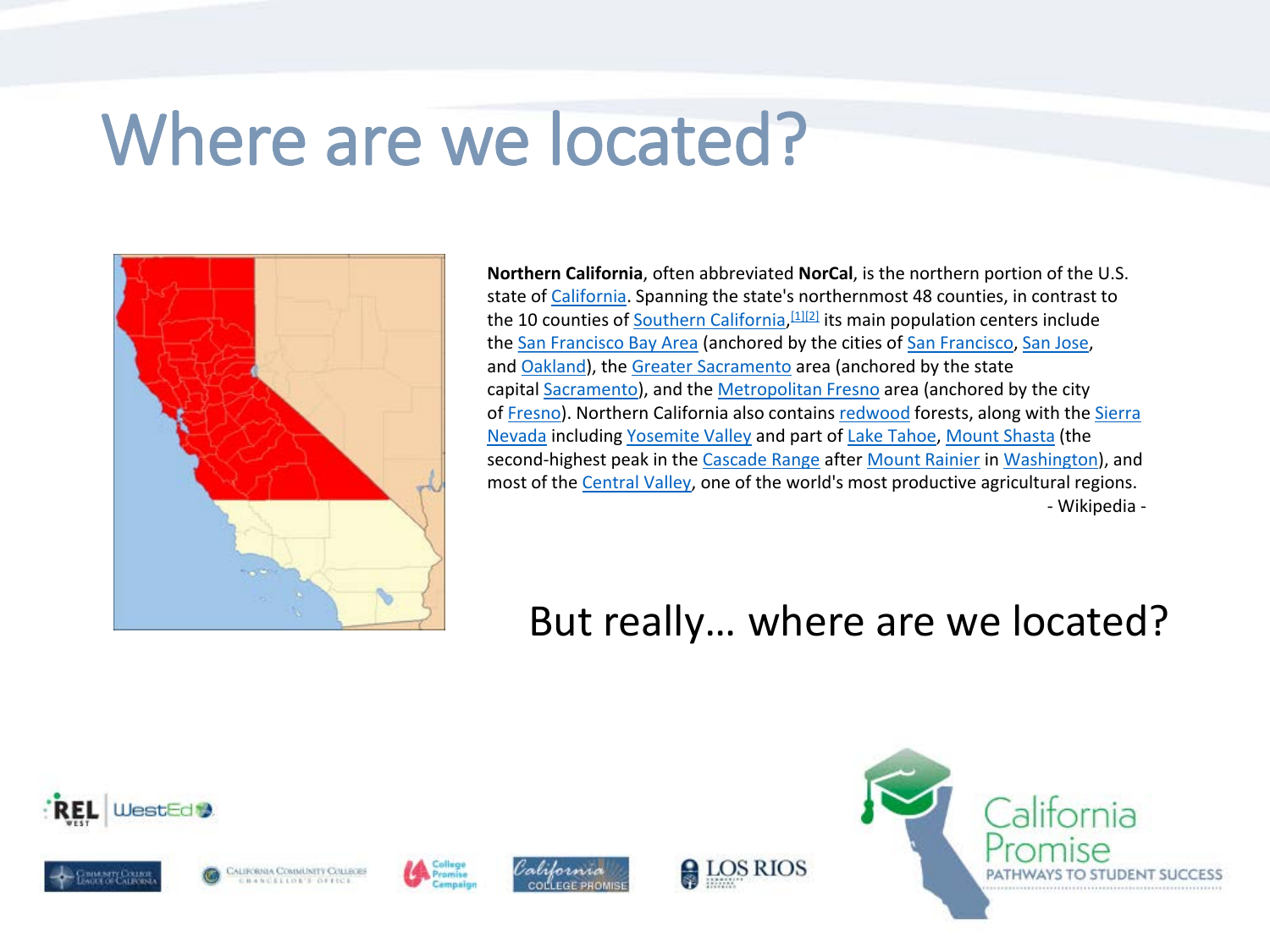

- One hour south of the California/Oregon border
- Population of Siskiyou County is around 45,000 residents
- One hour from a major city Redding, CA (south) and Ashland, OR (north)
- Nearest airports are 60 to 75 miles away (north or south)
- Closest "mall" is 60 miles away
- It's not "uncommon" to see sheep walking down the street!









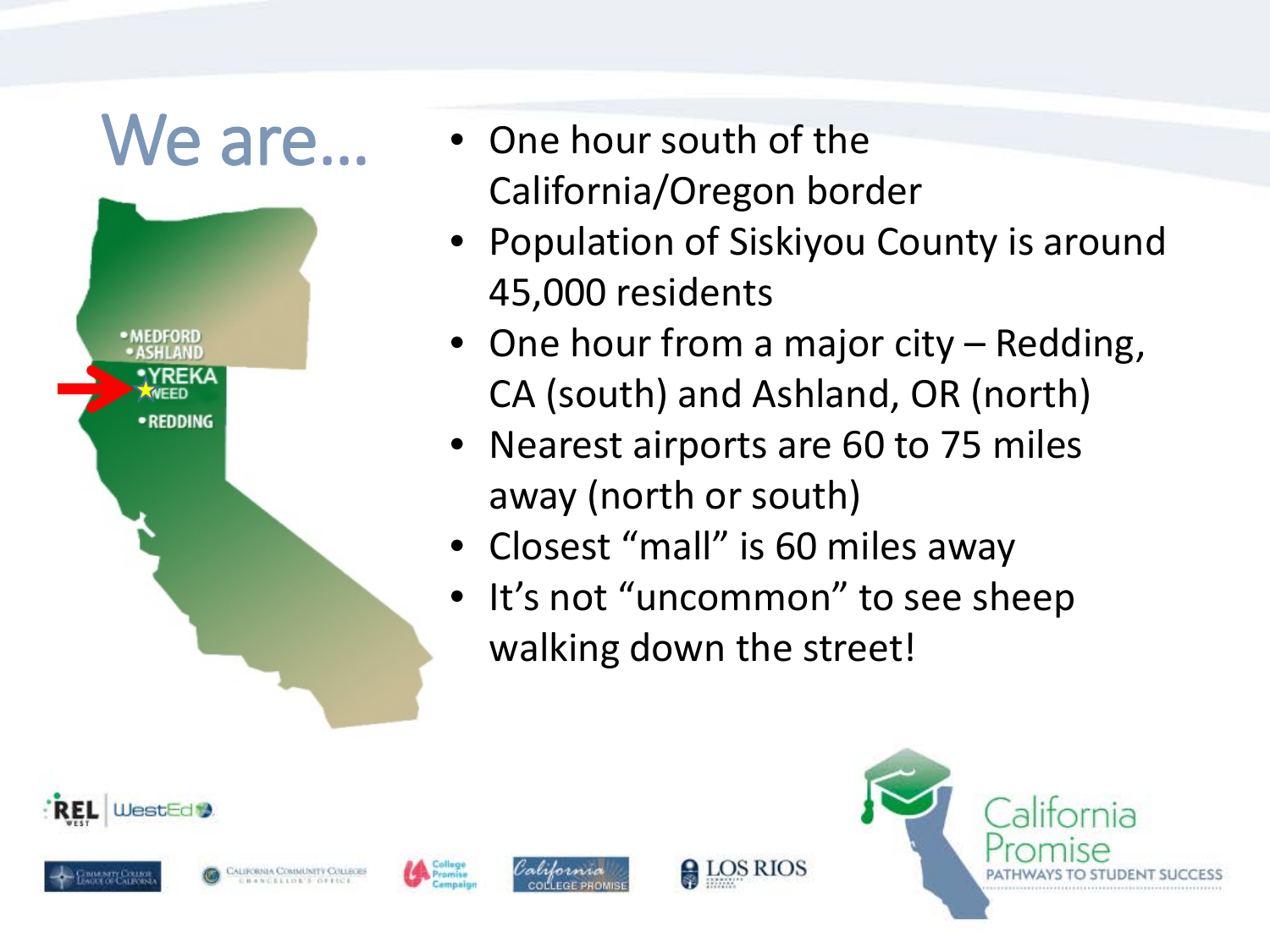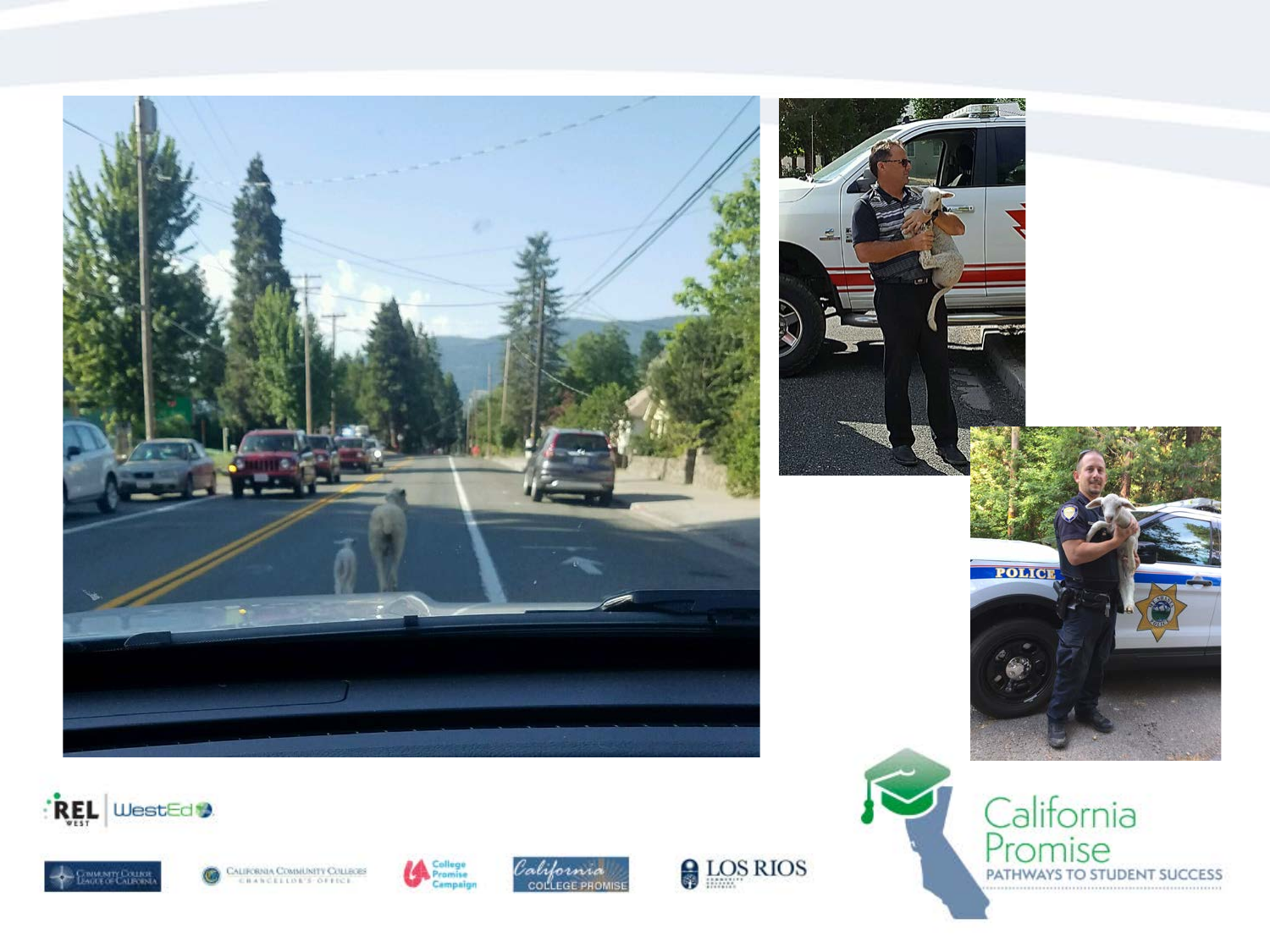#### WHAT IS THE SISKIYOU PROMISE?

- The Siskiyou Promise is designed to remove the economic barriers to education.
- The "Promise" is graduating seniors from Siskiyou and Modoc County high schools (who are also California residents) will have their enrollment fees (\$46/unit cost of classes, health fee, student rep fee, and student center fees) fully funded during their first year (consecutive fall and spring semesters) of attendance at College of the Siskiyous, crediting any applicable financial assistance.
- Promise students will also receive a book voucher for use in the Campus Bookstore during the fall (\$200) and spring (\$200) semesters.
- Promise students must enroll as a full-time student (12 or more units) to be considered eligible for funding.

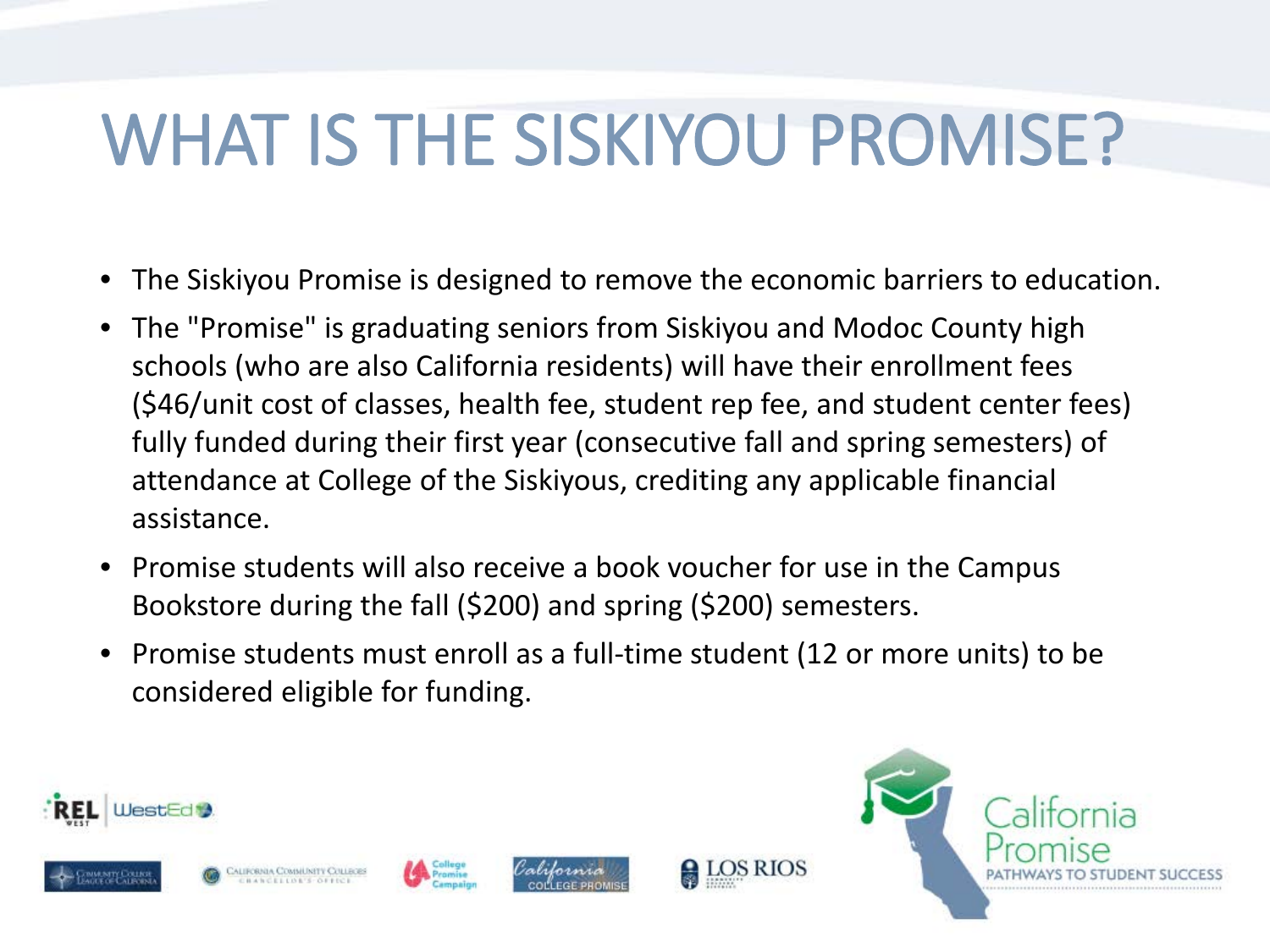#### HOW IT'S FUNDED?

The Siskiyou Promise Scholarship Program is funded by a variety of funding sources including the College of the Siskiyous Foundation and State categorical programs.

- Financial Aid Awards/Grants
- **Student Equity Funding**
- COS Foundation (donations / investment fund)



**Fin. Aid/Grants Fundation** 











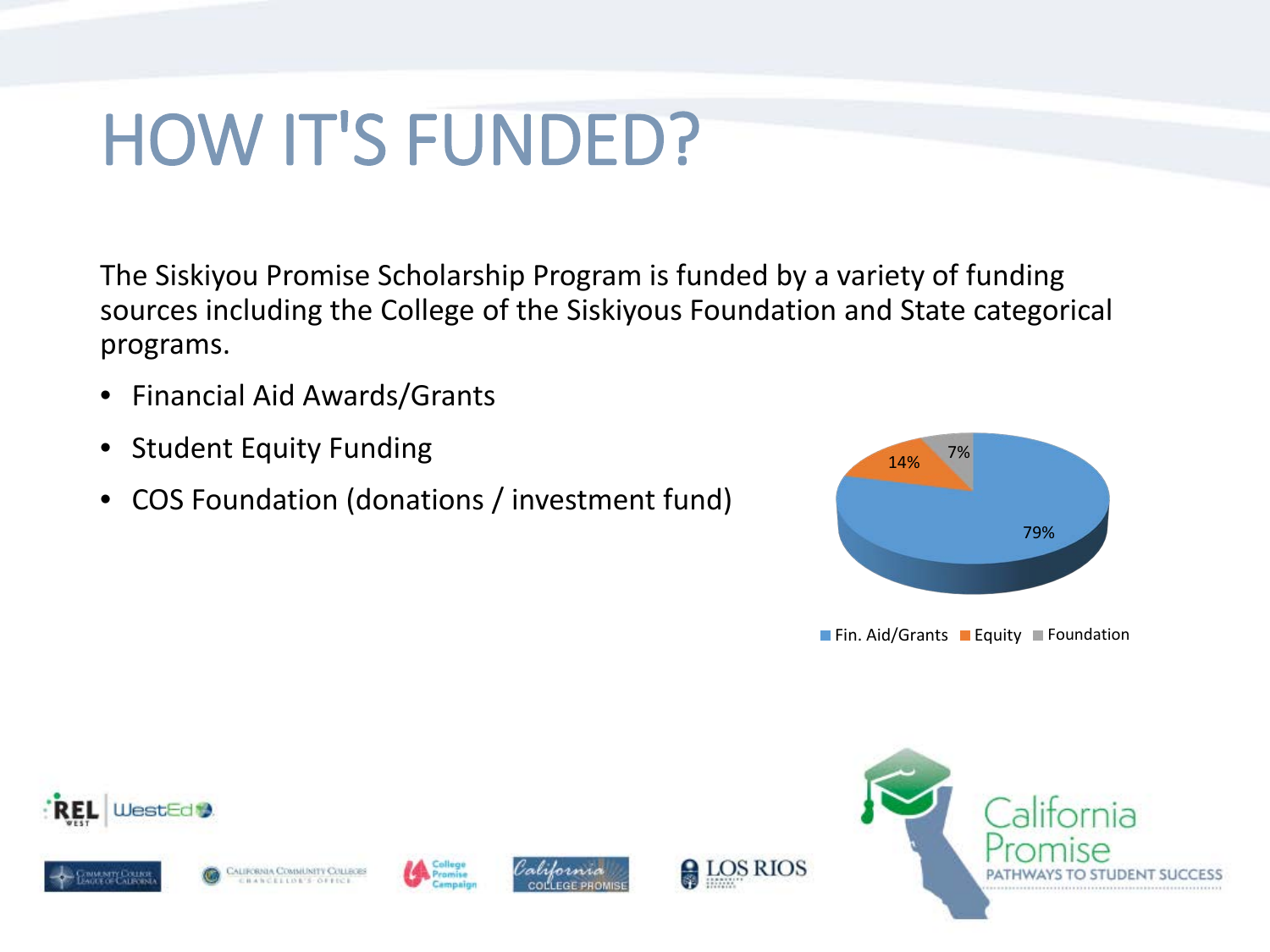#### WHO IS IT FOR?

- **First Year** The Siskiyou Promise "First Year" Scholarship is offered to every Siskiyou and Modoc County high school graduate (and resident) who enrolls at COS the fall semester immediately following their high school graduation as a full-time student.
- **Second Year** The Siskiyou Promise "Second Year" Scholarship is offered to Promise students who intend to register for a second year (fall and spring) at College of the Siskiyous as a full-time student. Promise students must be in good standing, apply to College of the Siskiyous for the next academic term, and have a comprehensive education plan on file in the Student Services Office.

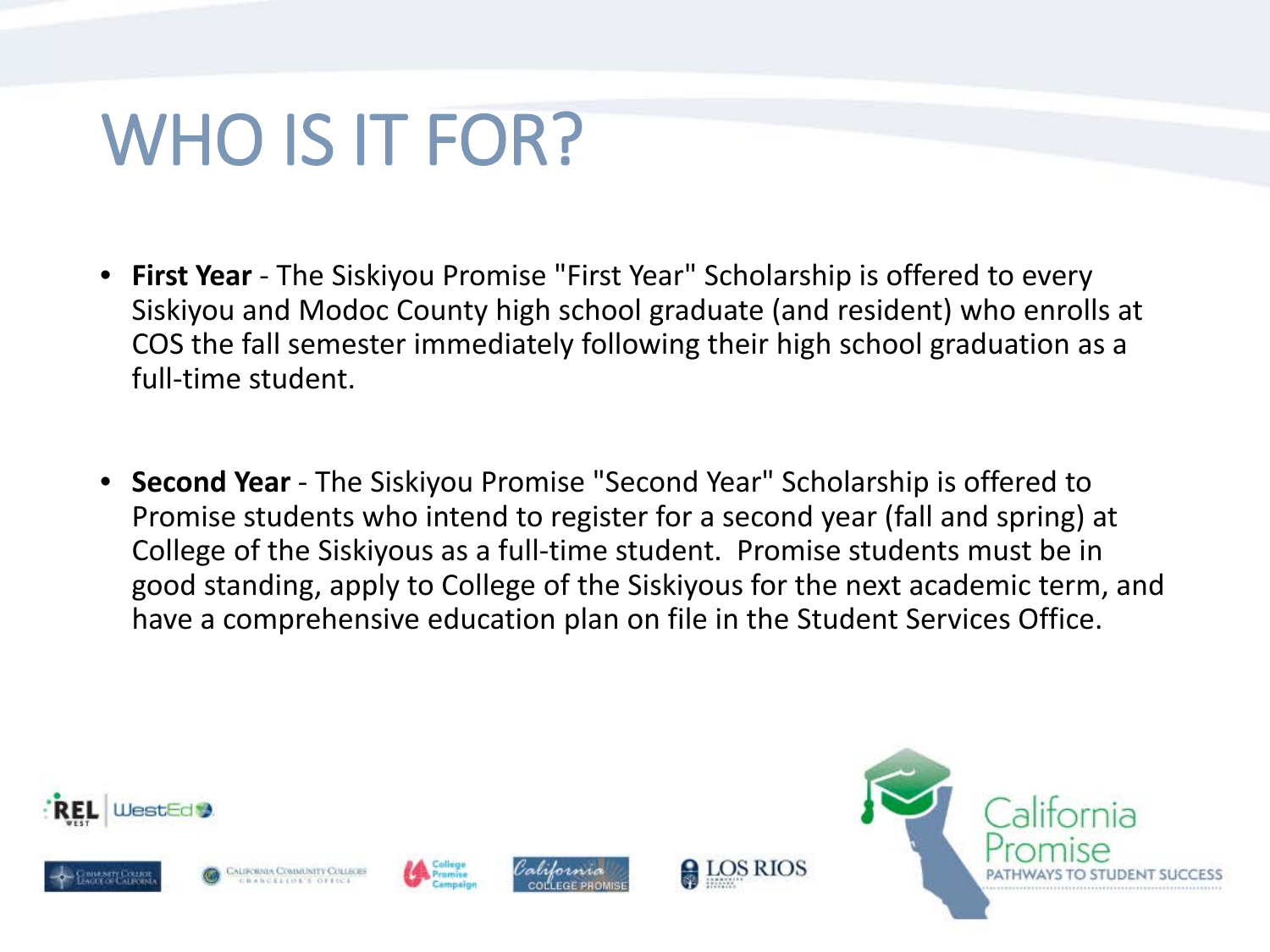

The Siskiyou Promise Scholarship is intended to be a "middle dollar" scholarship used to cover tuition and other mandatory fees not covered by federal or state grant sources.

The Siskiyou Promise Scholarship helps address these issues by offering a two-year scholarship so that students can focus on their education – rather than their finances.

Being able to focus on their studies full-time has been shown to significantly benefit a students' ability to succeed in college.











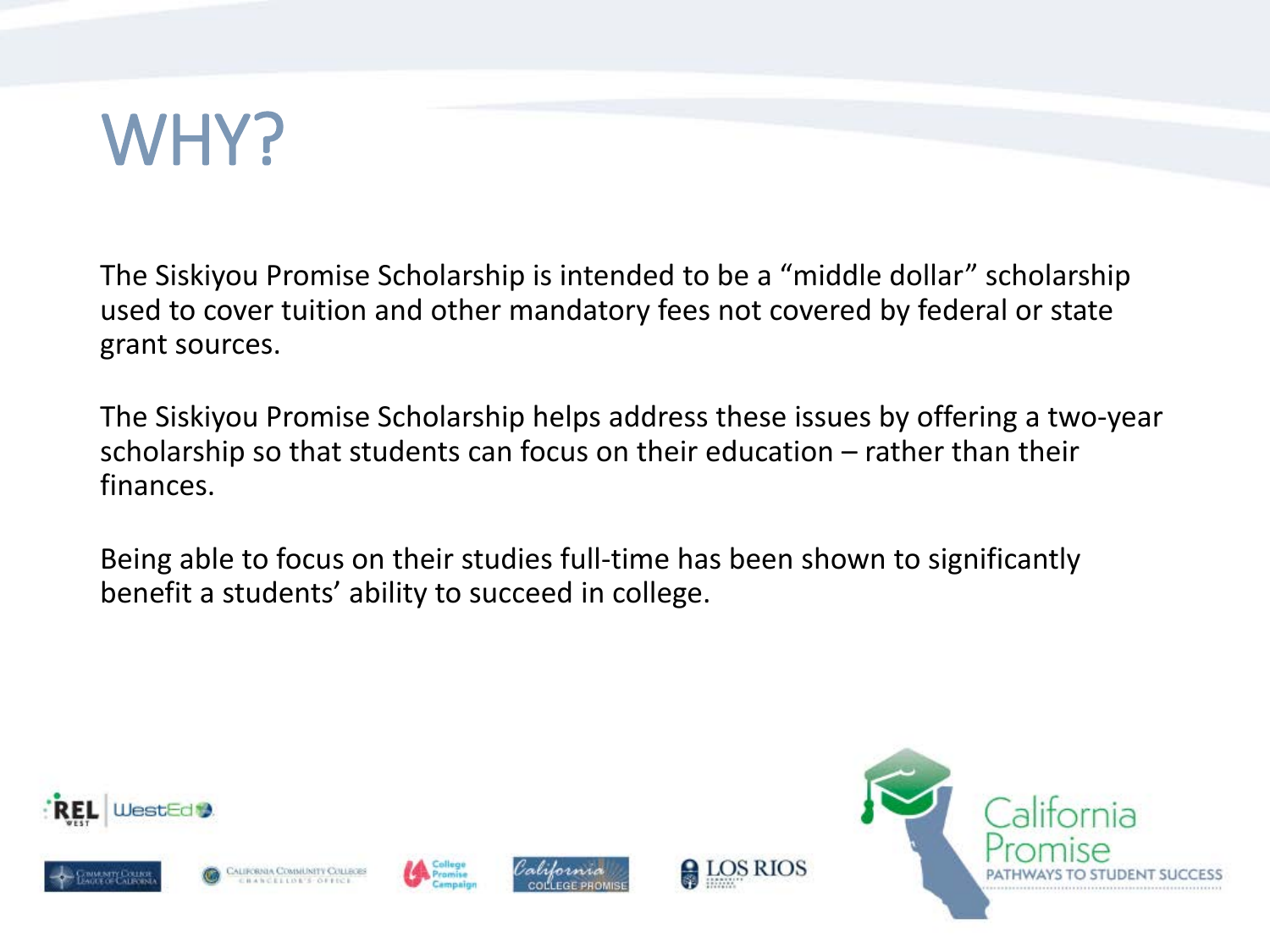#### FIRST YEAR ELIGIBILITY REQUIREMENTS

To qualify for an initial Siskiyou Promise scholarship, students must meet all of the following criteria:

- Be a Siskiyou or Modoc County resident who will graduate from a Siskiyou County or Modoc County high school in June 2017.
- Apply to College of the Siskiyous via CCCApply.
- Complete the 2017/2018 Free Application for Federal Student Aid (FASFA [www.fafsa.ed.gov](http://www.fafsa.ed.gov/) or a 2017/2018 Dream Act Application (AB540 students) and add school code – 001187 (College of the Siskiyous).
- Fill out and submit Siskiyou Promise [application.](http://www.siskiyous.edu/promise/documents/application.pdf)
- Complete College of the Siskiyous Orientation, Advising, and Registration Process (SOAR)
- Enroll at College of the Siskiyous as a full-time student (12 or more units) for Fall 2017 and Spring 2018. For students with disability accommodation needs, please call (530) 938-5374.











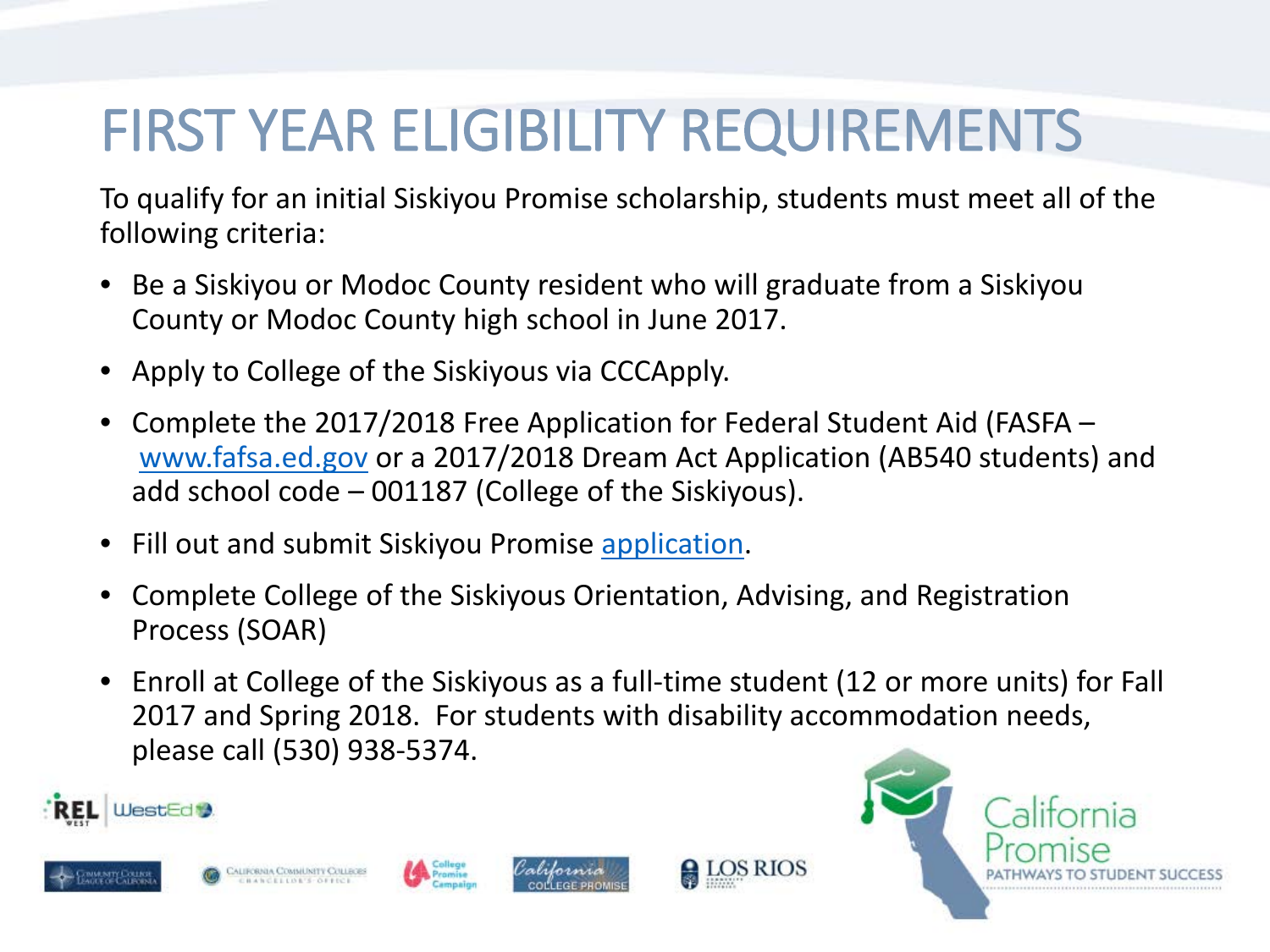# First Year – Timeline to Apply

| <b>Step</b>                                                                                                                                                    | <b>Deadline</b>                |
|----------------------------------------------------------------------------------------------------------------------------------------------------------------|--------------------------------|
| Apply to College of the Siskiyous via CCCApply                                                                                                                 | August 1, 2017                 |
| Fill out your Siskiyou Promise Application - Print and mail to: Office of<br>Student Services, College of the Siskiyous, 800 College Avenue, Weed, CA<br>96094 | March 1, 2017 - August 1, 2017 |
| Apply for FAFSA or the Dream Act $-$ priority deadline is March 2, 2017                                                                                        | August 12, 2017                |
| Complete the College of the Siskiyous (Siskiyous, Orientation, Advising,<br><b>Registration) SOAR Process</b>                                                  | May 1, 2017 - August 12, 2017  |
| Register for your classes                                                                                                                                      | May 1, 2017 – August 12, 2017  |









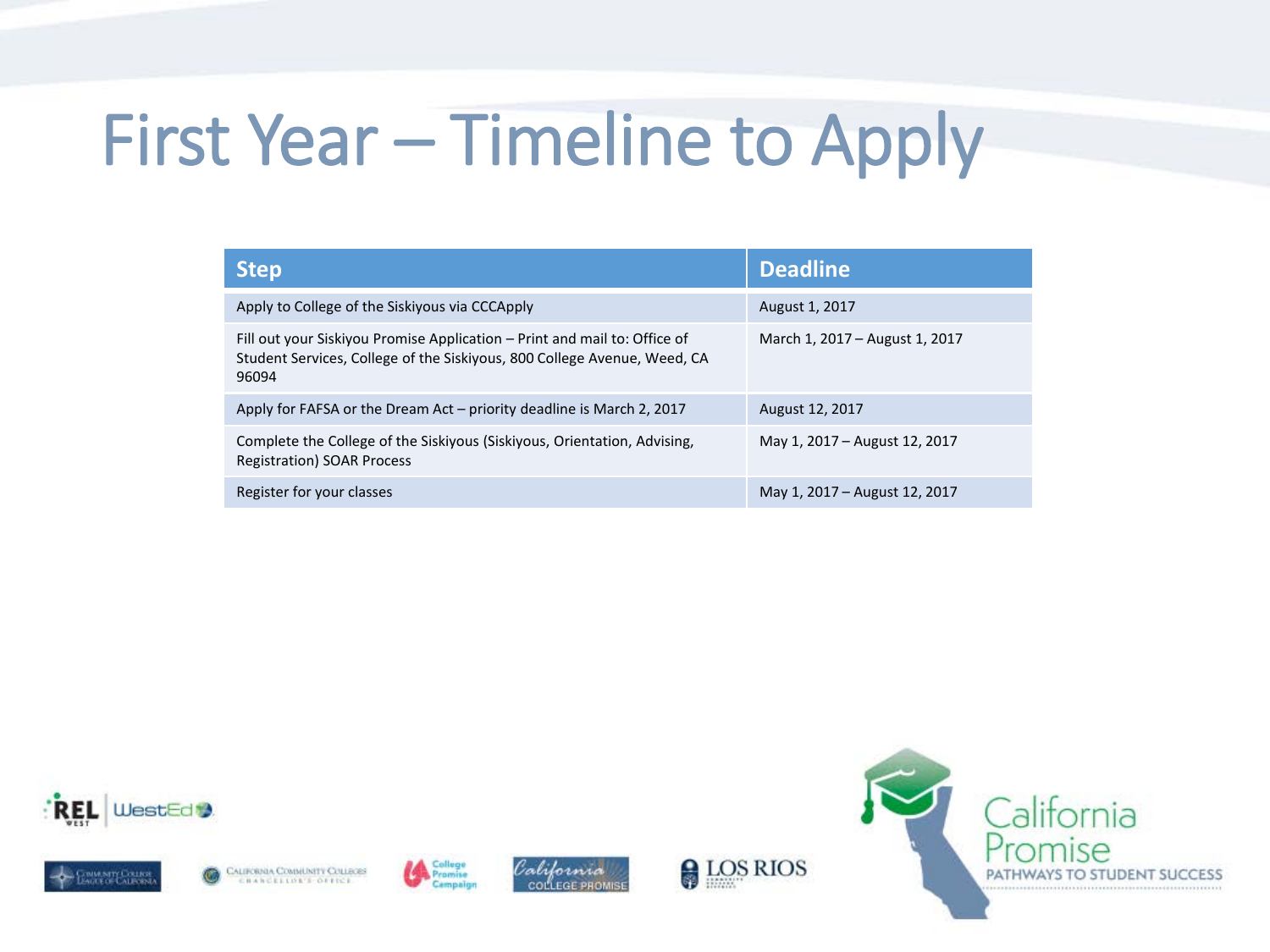#### SECOND YEAR ELIGIBILITY REQUIREMENTS

To be considered for a Second Year Continuation Promise Scholarship:

- Be a COS student in good standing minimum 2.0 grade point average for the first year at COS.
- Complete the 2017/2018 Free Application for Federal Student Aid (FASFA [www.fafsa.ed.gov\)](http://www.fafsa.ed.gov/) or a 2017/2018 Dream Act Application (AB540 students) and add school code – 001187 (College of the Siskiyous).
- Declare a major and have a comprehensive education plan on file.
- Meet with a College of the Siskiyous counselor minimum once each semester (mandatory progress check).

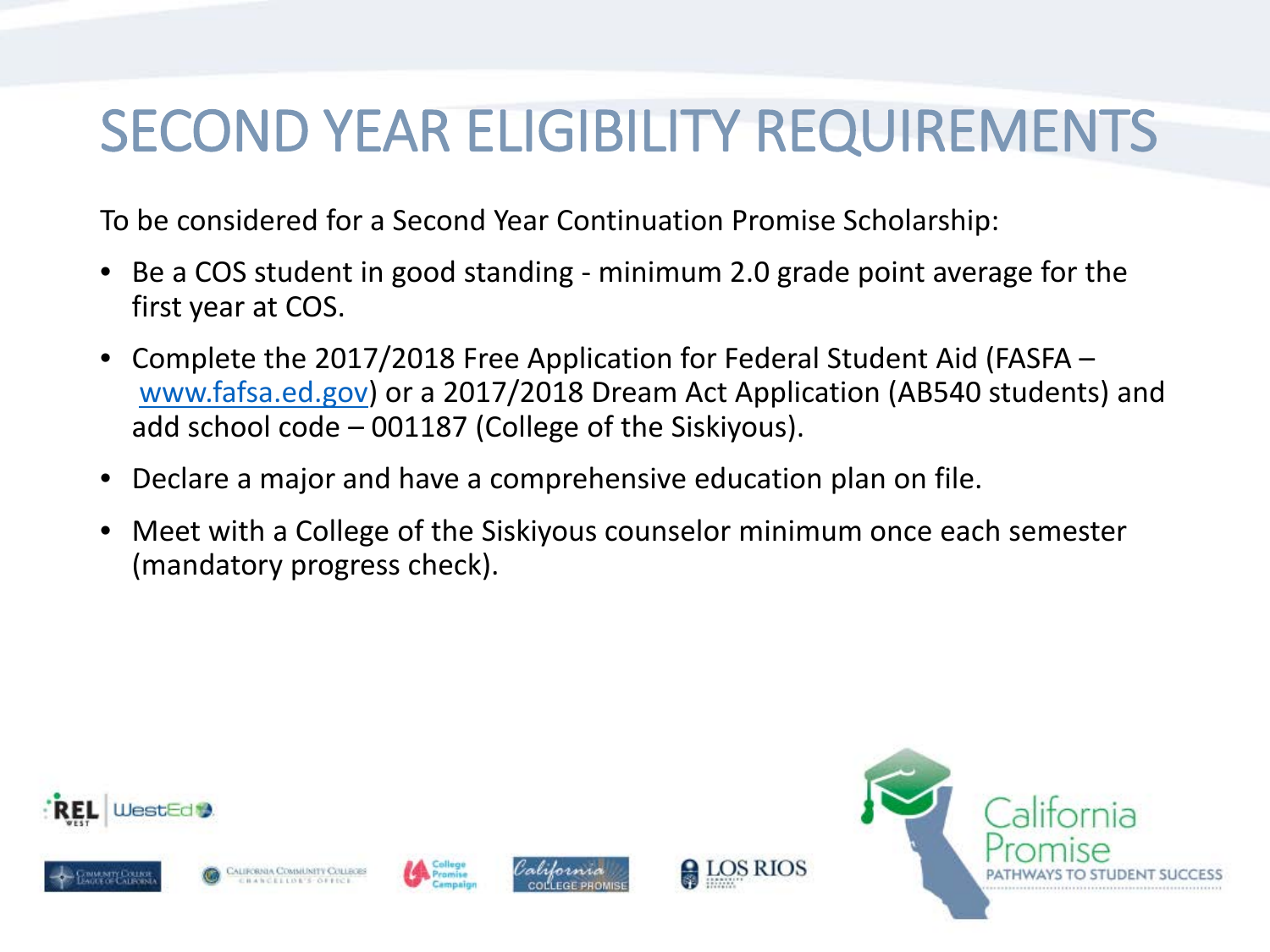# Siskiyou & Modoc County High School Graduates

| <b>High School</b>     | <b>Graduates</b><br>2016 | <b>Promise</b><br><b>Applicants</b><br>2016 | <b>Graduates</b><br>2017 | <b>Promise</b><br><b>Applicants</b><br>2017 |
|------------------------|--------------------------|---------------------------------------------|--------------------------|---------------------------------------------|
| <b>Butte Valley</b>    | 23                       | $\overline{4}$                              | 16                       | $\overline{4}$                              |
| Yreka                  | 149                      | 44                                          | 134                      | 42                                          |
| Dunsmuir               | 17                       | 6                                           | 13                       | $\overline{4}$                              |
| Etna                   | 40                       | 6                                           | 39                       | 8                                           |
| Golden Eagle Charter   | 24                       | $\overline{7}$                              | 49                       | 18                                          |
| Happy Camp             | 11                       | $\overline{7}$                              | 14                       | 6                                           |
| Jefferson              | 14                       | $\mathbf{1}$                                | $\overline{7}$           | $\mathbf{1}$                                |
| Mattole Valley Charter | 40                       | $\overline{\mathbf{3}}$                     | 40                       | 5                                           |
| Modoc                  | 43                       | $\overline{2}$                              | 58                       | $\mathbf{1}$                                |
| Mt. Shasta             | 76                       | 28                                          | 82                       | 38                                          |
| Tulelake               | 35                       | 5                                           | 34                       | $\overline{0}$                              |
| McCloud                | $\overline{2}$           | $\mathbf 0$                                 | 4                        | $\mathbf{1}$                                |
| Weed                   | 31                       | 16                                          | 30                       | 21                                          |
| Other (Unidentified)   | $\mathbf{1}$             | $\mathbf{1}$                                | $\mathbf{0}$             | $\overline{2}$                              |
| Total                  | 506                      | 139                                         | 520                      | 151                                         |

#### 2016 Cohort:

- Total Promise Applicants 139
- Applicants who Attended COS in Fall 2016 – 128
- Number Receiving 2<sup>nd</sup> Year Continuation – 74

#### 2017 Cohort:

- Total Promise Applicants 151
- Applicants Currently Enrolled for Fall 2017 at COS – 151
- Total Graduates in 2017 462









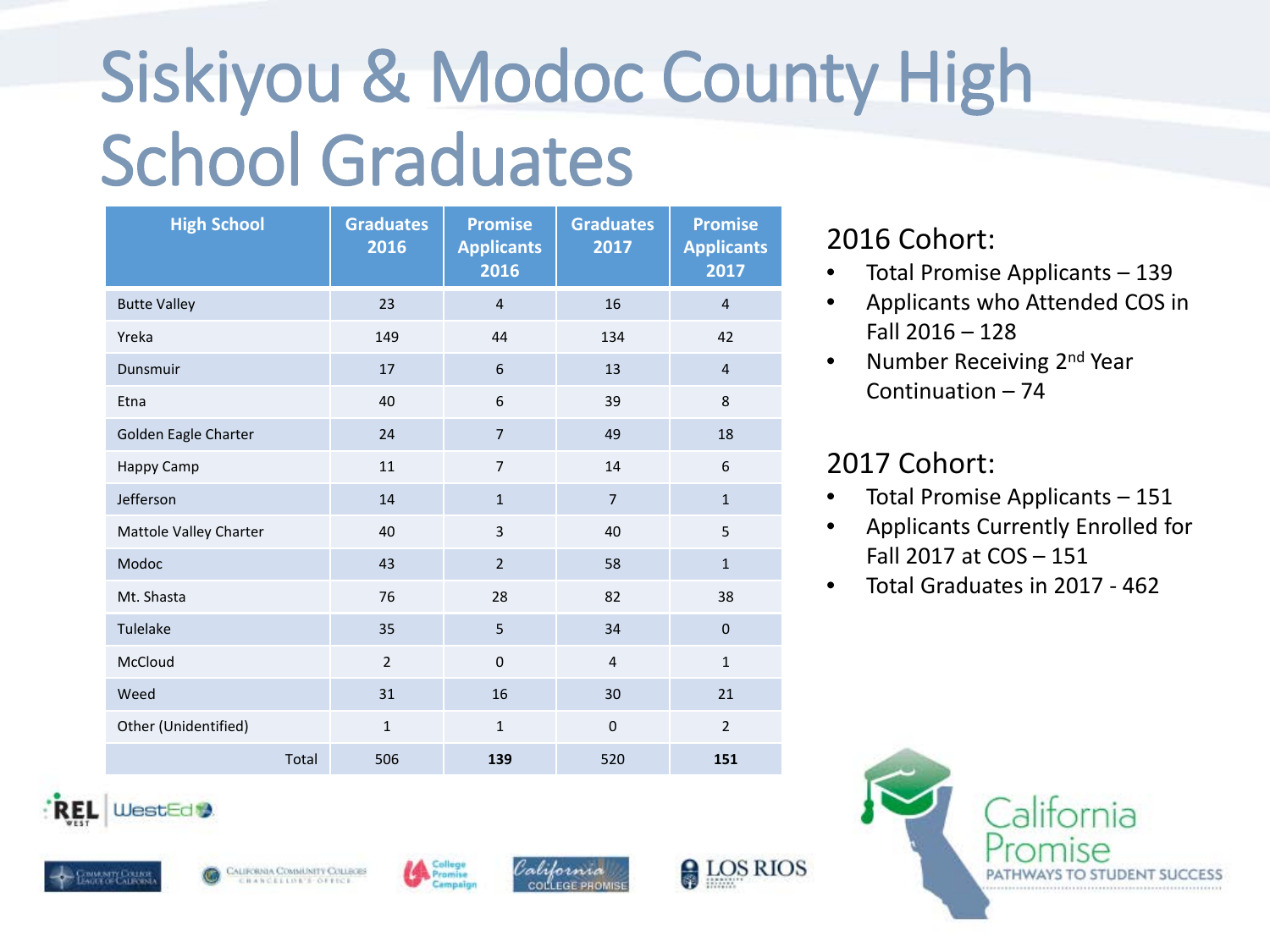#### The First Year – What did we do?

Campus Engagement Activities:

- Welcome Reception for Recipients and Family
- Scavenger Hunt and Ice Cream Social
- Tickets to Home Athletic, Theater, and Music Events
- End of the Year Celebration and Pizza Party
- Check-Ins/Reminders Minimum 2 each semester



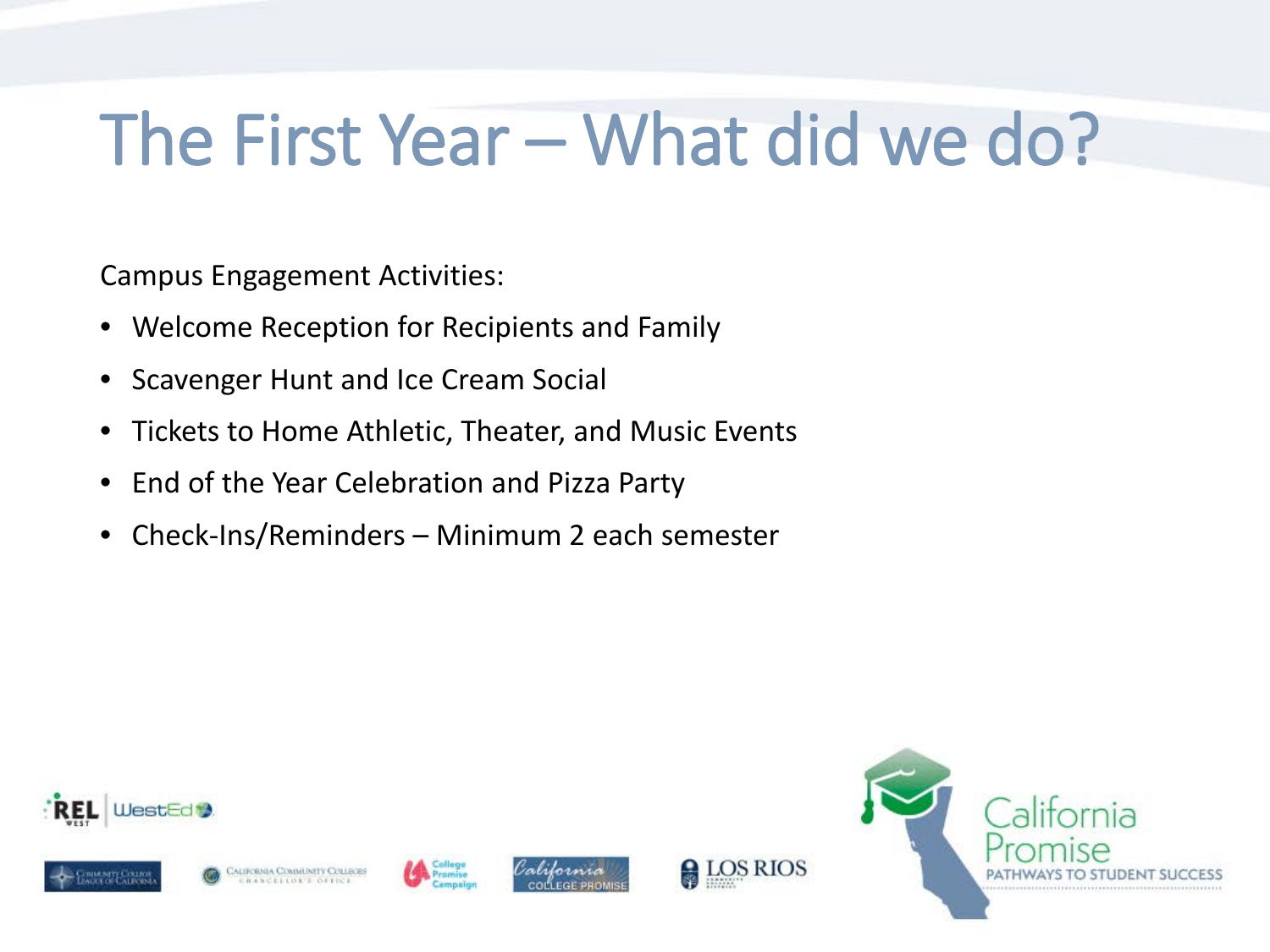# Shasta Promise: Tehama-Trinity-Shasta Counties

• Started with the premise: What are we actually promising?

#### • **Equal access to affordable, relevant, postsecondary opportunities in a rural region**

• "Promise Scholarships" are just one part of that

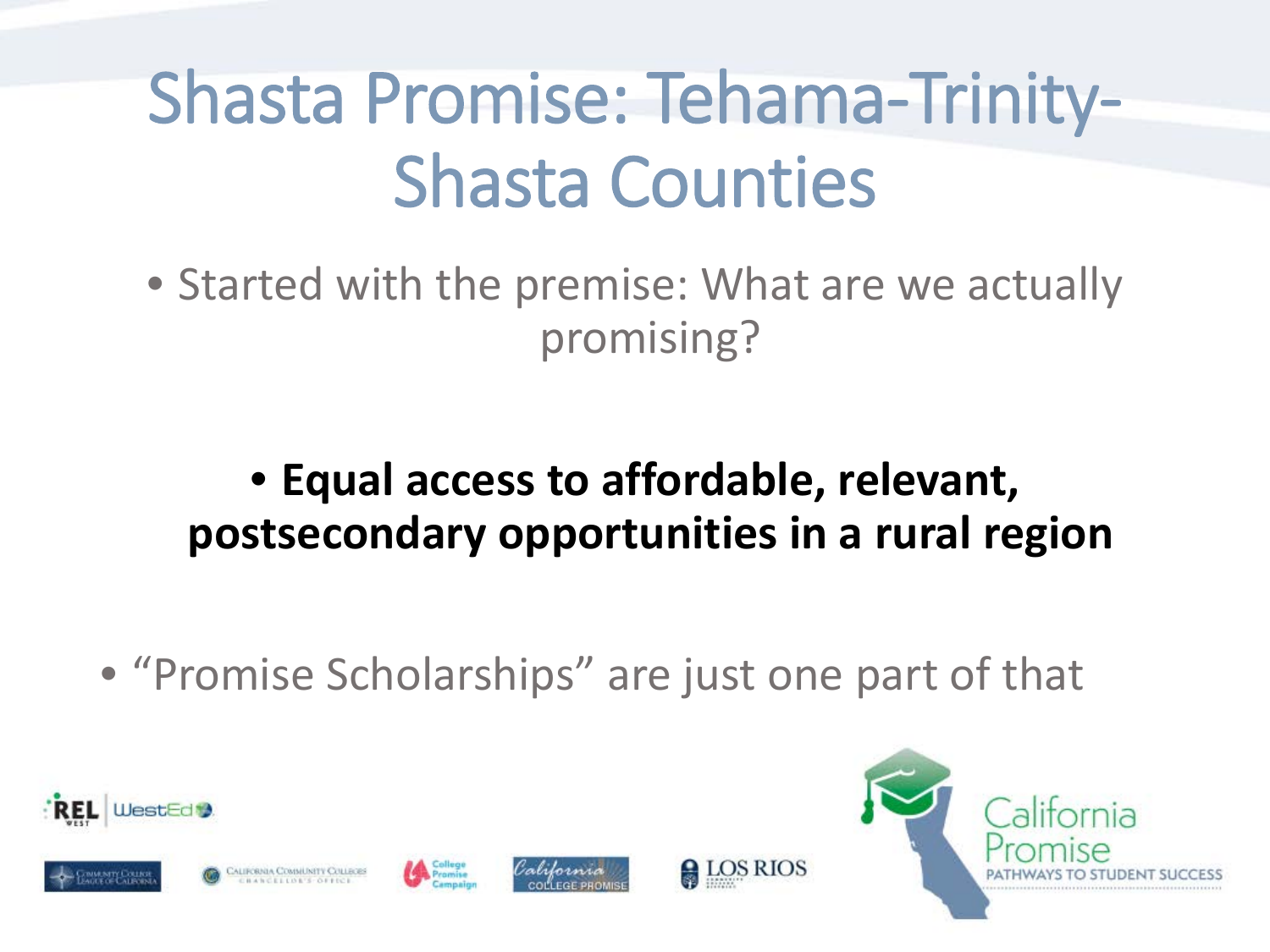# Increased Capacity in High Schools

**Challenge**: Counselor Survey indicated varying knowledge of postsecondary education, with correlations to income level of students served.

When we launch our Promise, how will we know that all students and families will know about it?

#### **Solution:**

# High School Counseling Initiative











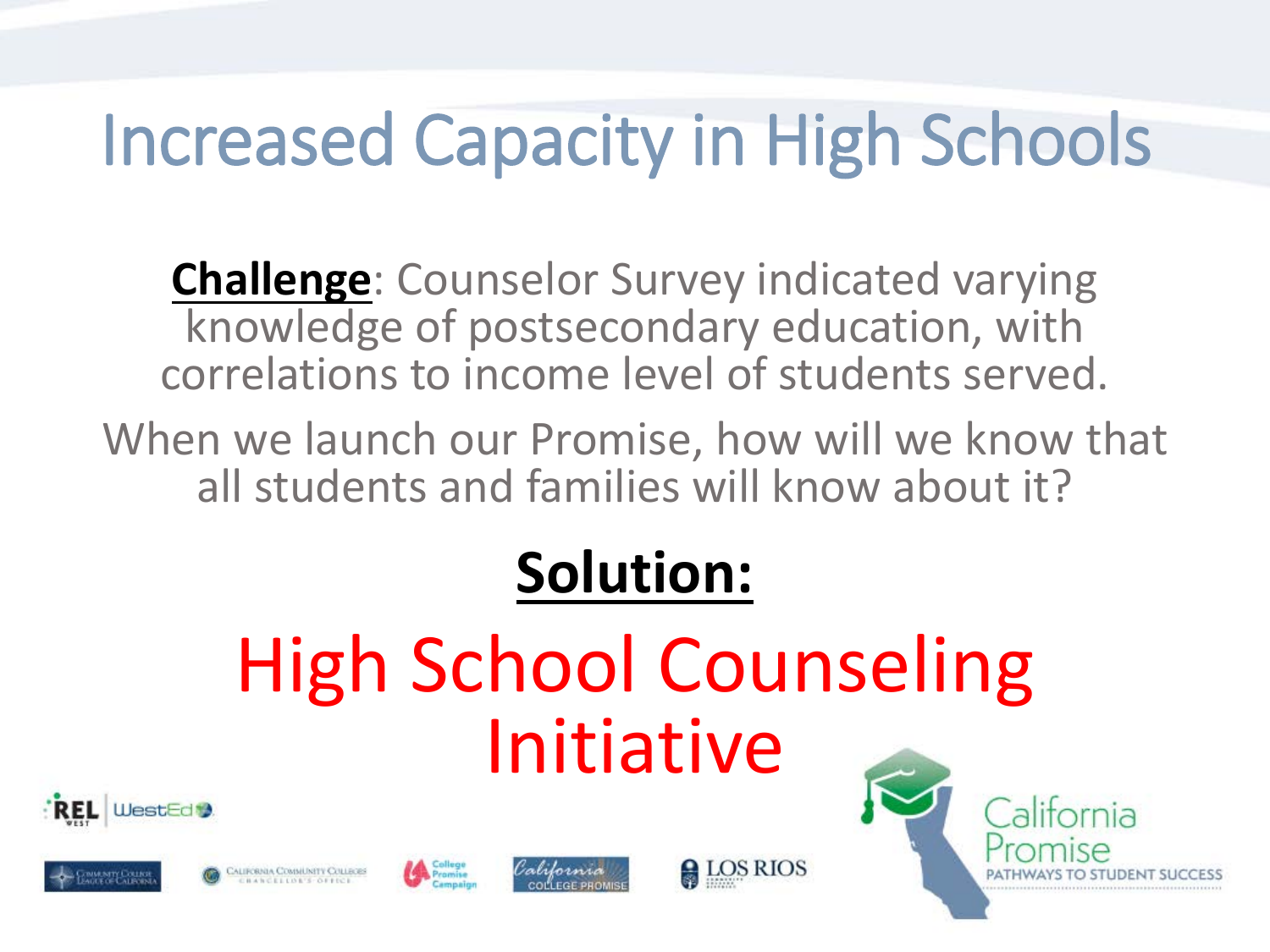# Streamline Experience through Community College

**Challenge**: Ensuring that students get in and through Shasta College in most efficient manner.

#### **Solution**: Guided and Streamlined Pathways

- Expanded Dual Enrollment (free for all high school students)
- Adoption of Multiple Measures for Placement
- Restructure of Remedial Education Sequence (Co-Requisites and additional student support)
- Automated Education Plans
- Completion of Math and English in year 1









**A**LOS RIOS

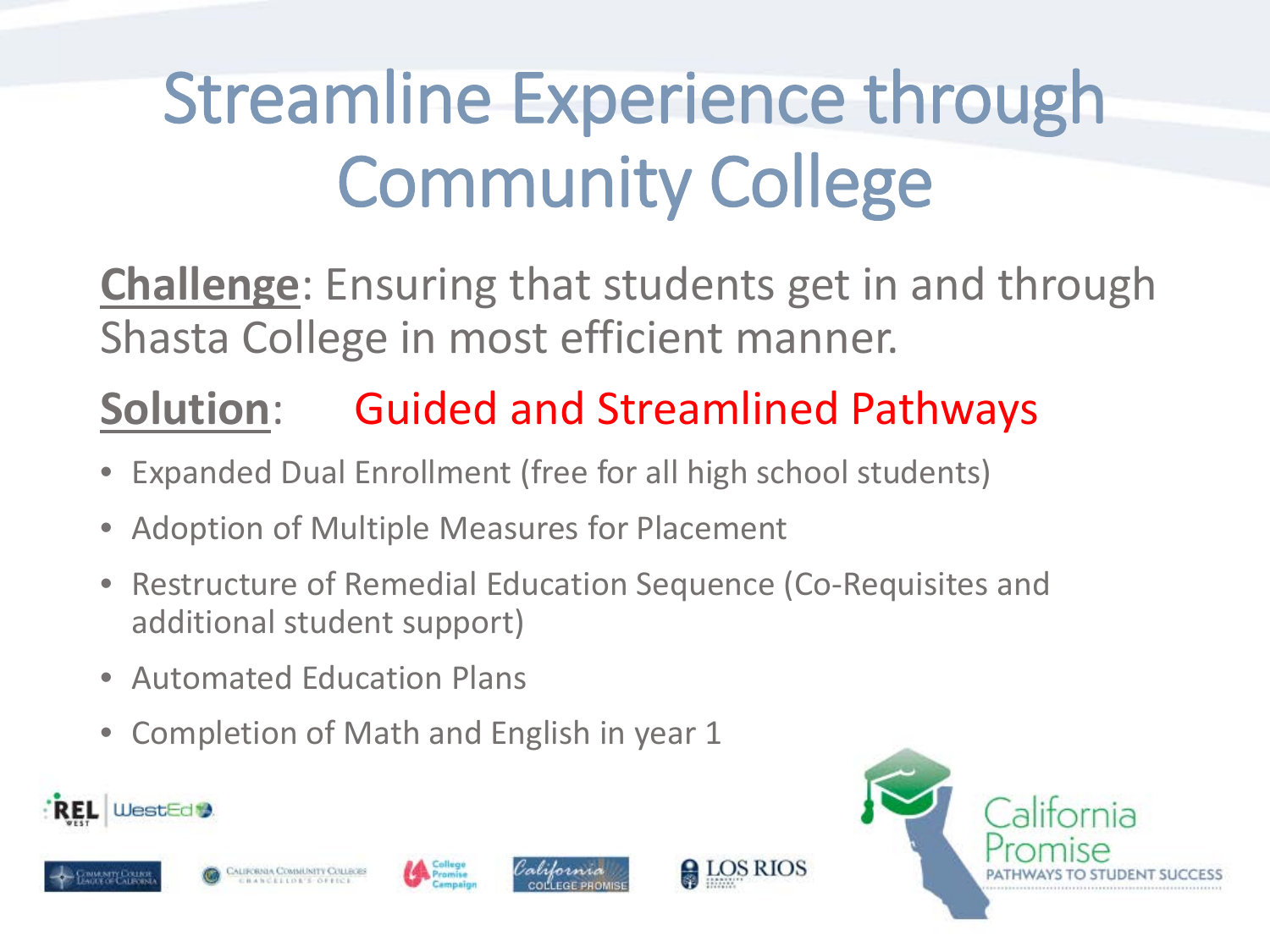### Increase opportunities for BA attainment

Challenge: No public universities in north state; extremely limiting for first generation and low income students

#### Solution:

#### BOLD: *Bachelor's Through On-line and Local Degrees*

- Links ADT's w/ affordable on-line degree completion programs
- Provides structured support for students in degree completion program (technology, cohort, tutoring, case management)
- Creates an "Educational Home" for students









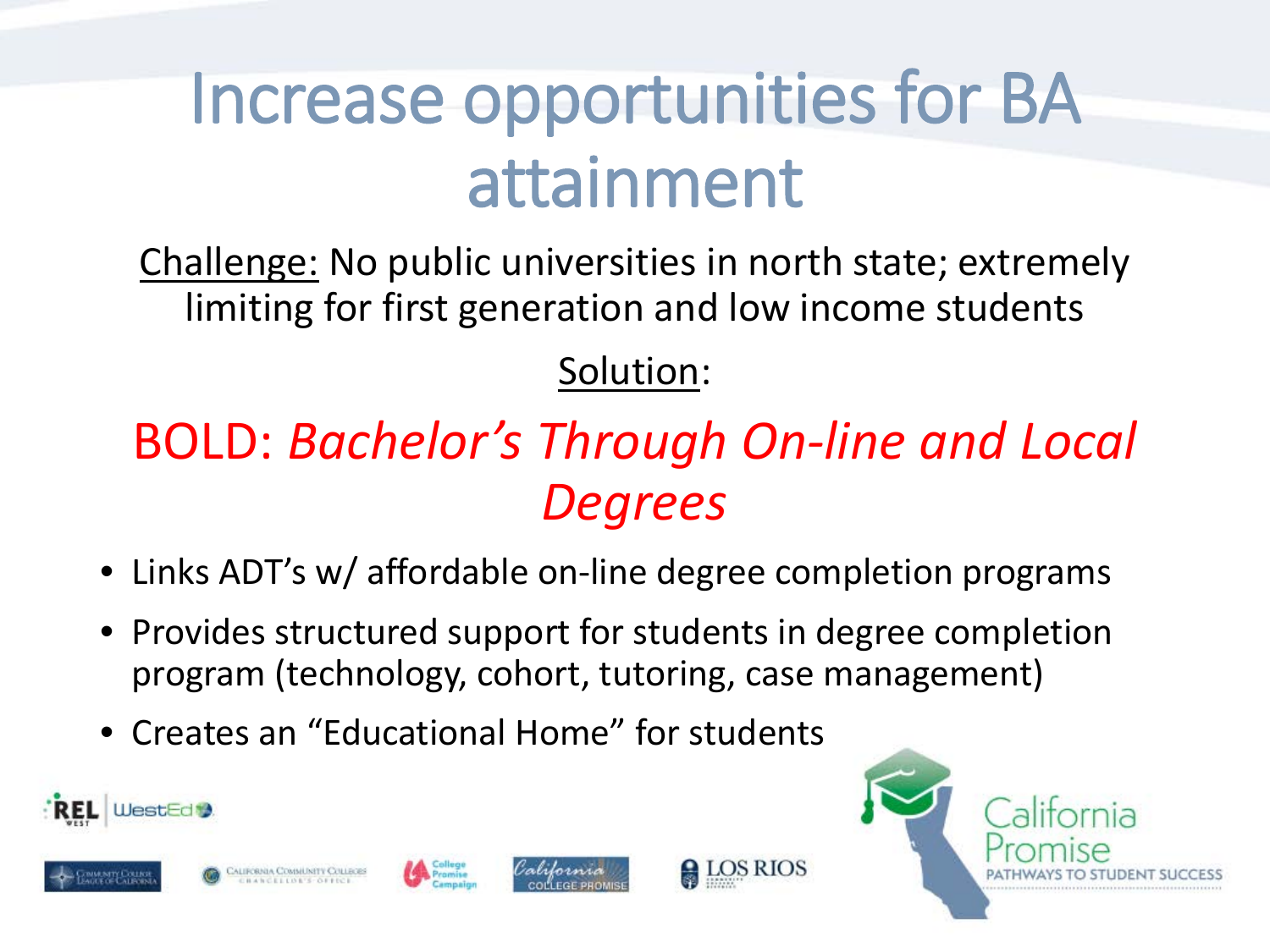#### Partnerships!

#### **Rural Promise Programs can not happen in isolation!**

**MMARTY COLLEGE**<br>AGUE OF CALIFORNI